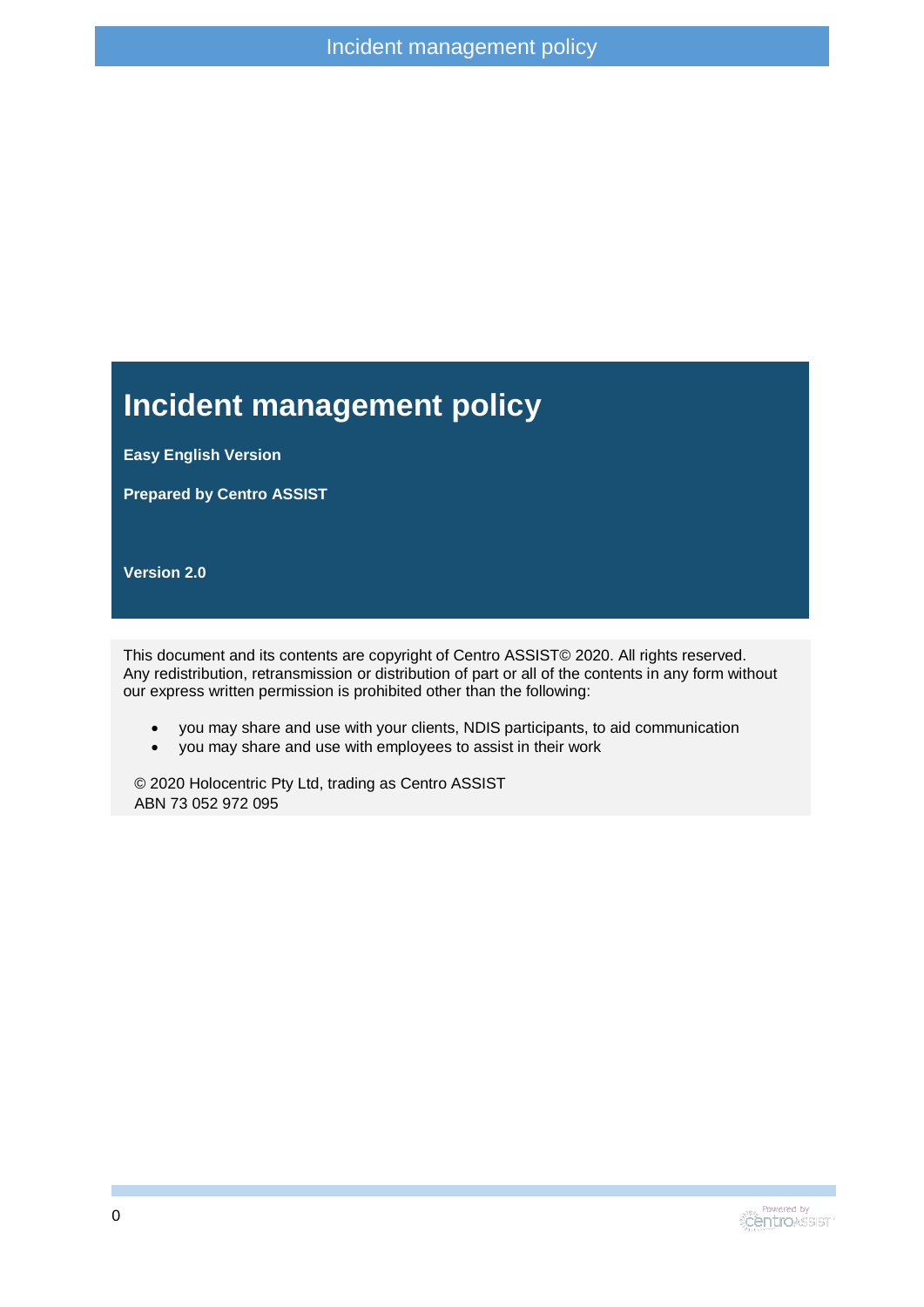## **Incident management policy**



#### **About this document**

We will always respond to and resolve incidents. Our goal is to make sure that you are happy and safe.



This document will help you to understand:

- how to recognise an incident
- how to get help
- how we respond to incidents
- what information we will need from you
- how we will help if you are part of an incident.

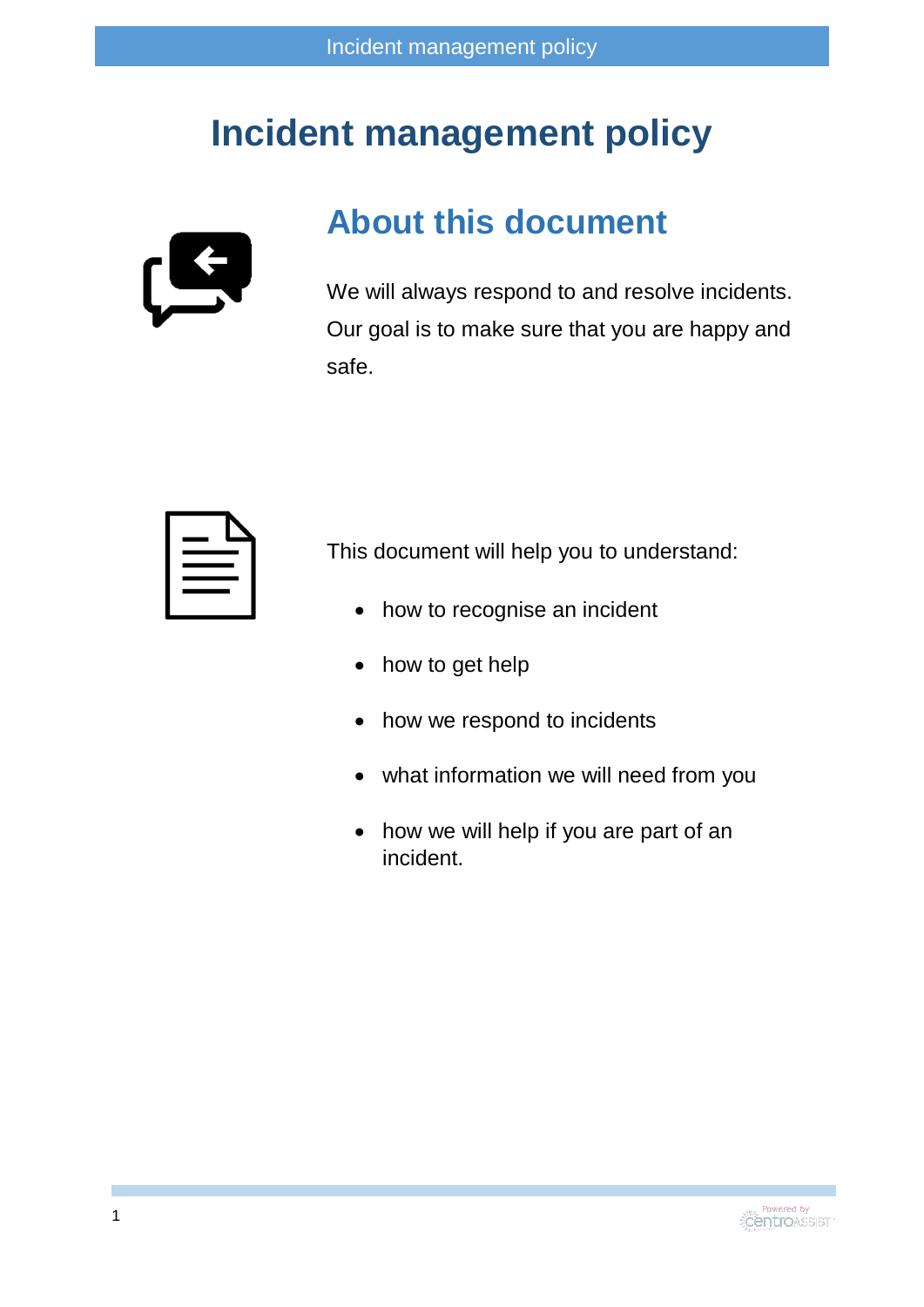### **What is an incident?**



An **incident** is when something goes wrong. It usually means that something bad happened to you or someone else.

There are many types of incidents. Some examples are:



 a person experiencing harm of any type of harm or abuse (see Abuse, neglect and exploitation easy read)



loss or damage of property



a near miss that could have caused harm



taking the wrong medications

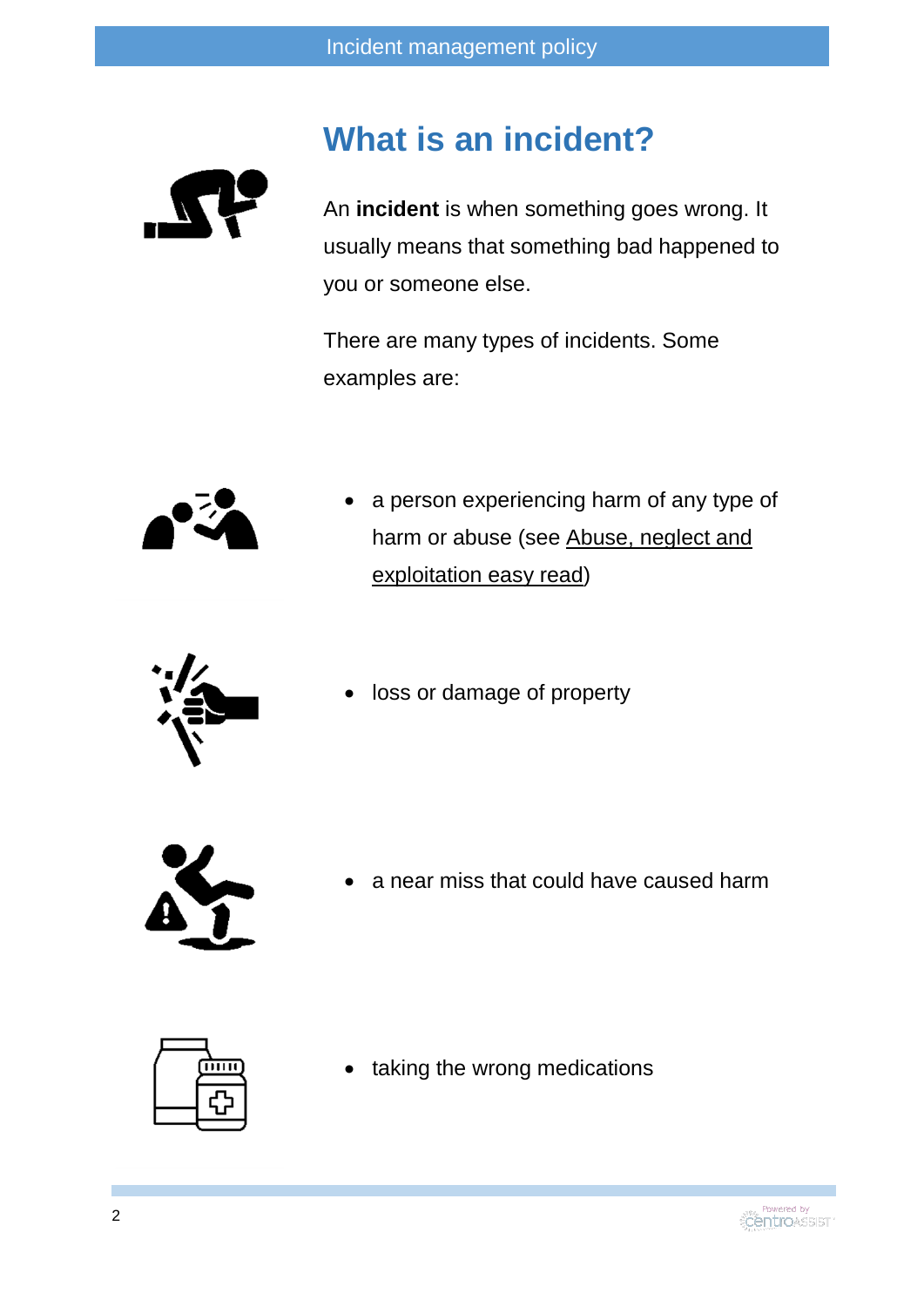

harmful changes to usual support routines



• illegal activities (e.g. theft or drug use).

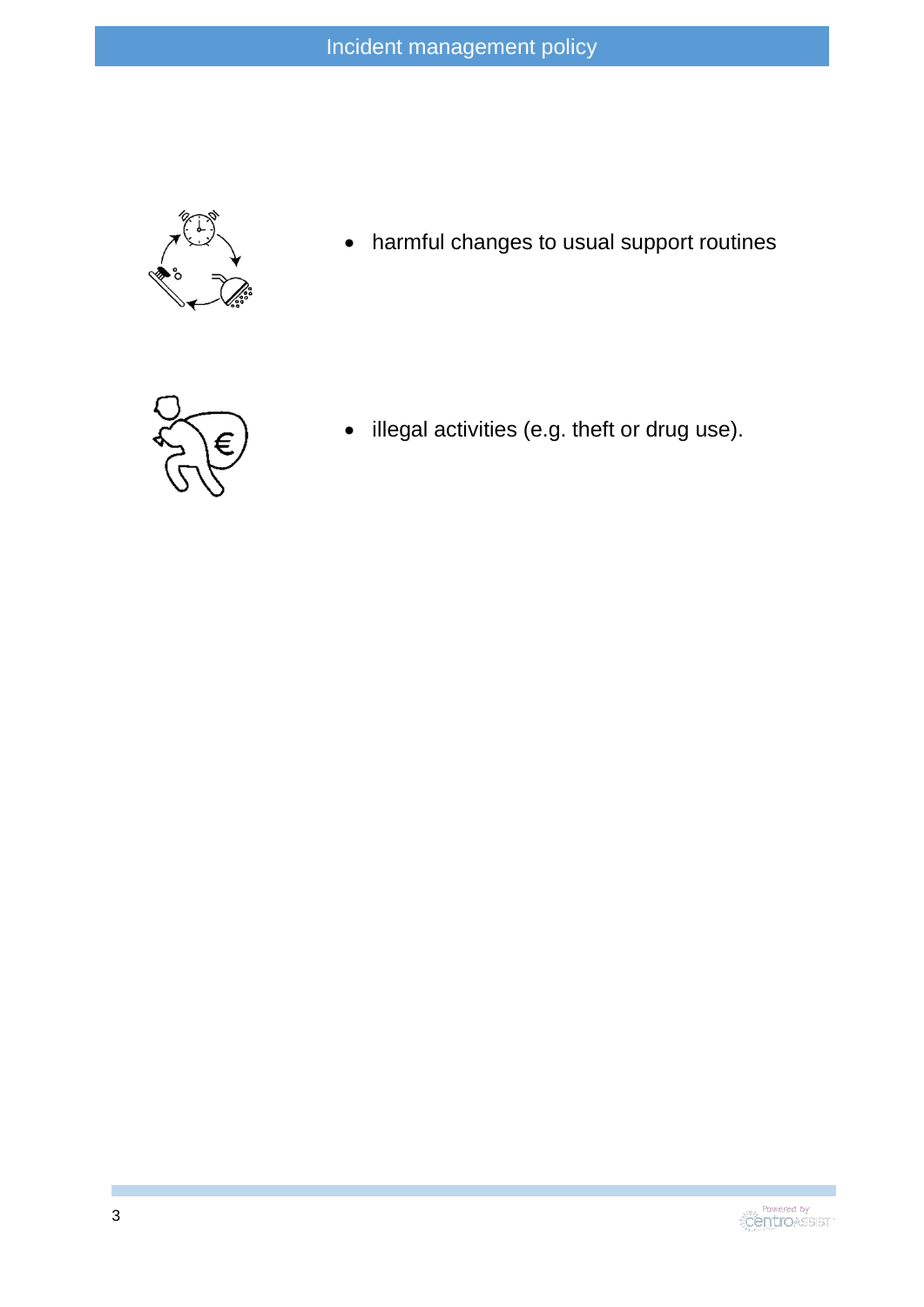

## **How to get help?**

If you experience an incident or believe someone else may have experienced an incident, you should let us know. This is called **reporting**.

You can report an incident at any time. We will help you to do this.



Family members, advocates or friends can also help you to report an incident.



You can report an incident by:

- letting a worker know about the situation
- sending an email
- making a phone call.



If you believe we did not sort out the incident well, you can make a complaint to the NDIS. We will help you if you decide to do this.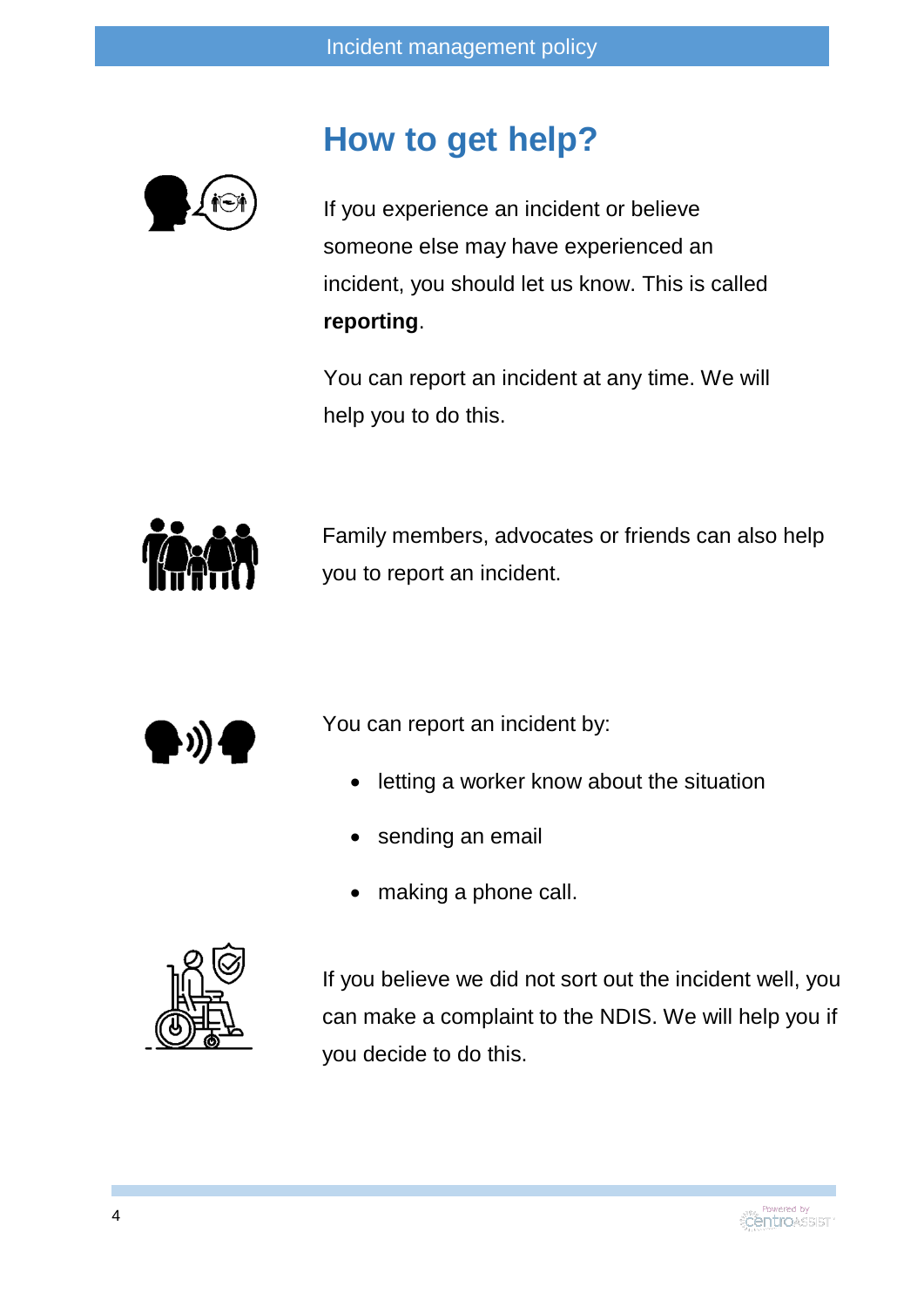

# **How we respond to incidents**

Once we know about an incident we will respond immediately, if possible. If we cannot do this immediately, we will let you know when and how we will respond.



We will make sure that all our workers know how to respond to incidents.



Less serious incidents will be resolved by us. We will work with you and any other people involved.



We might also tell your friends and family about incident and ask them to help.

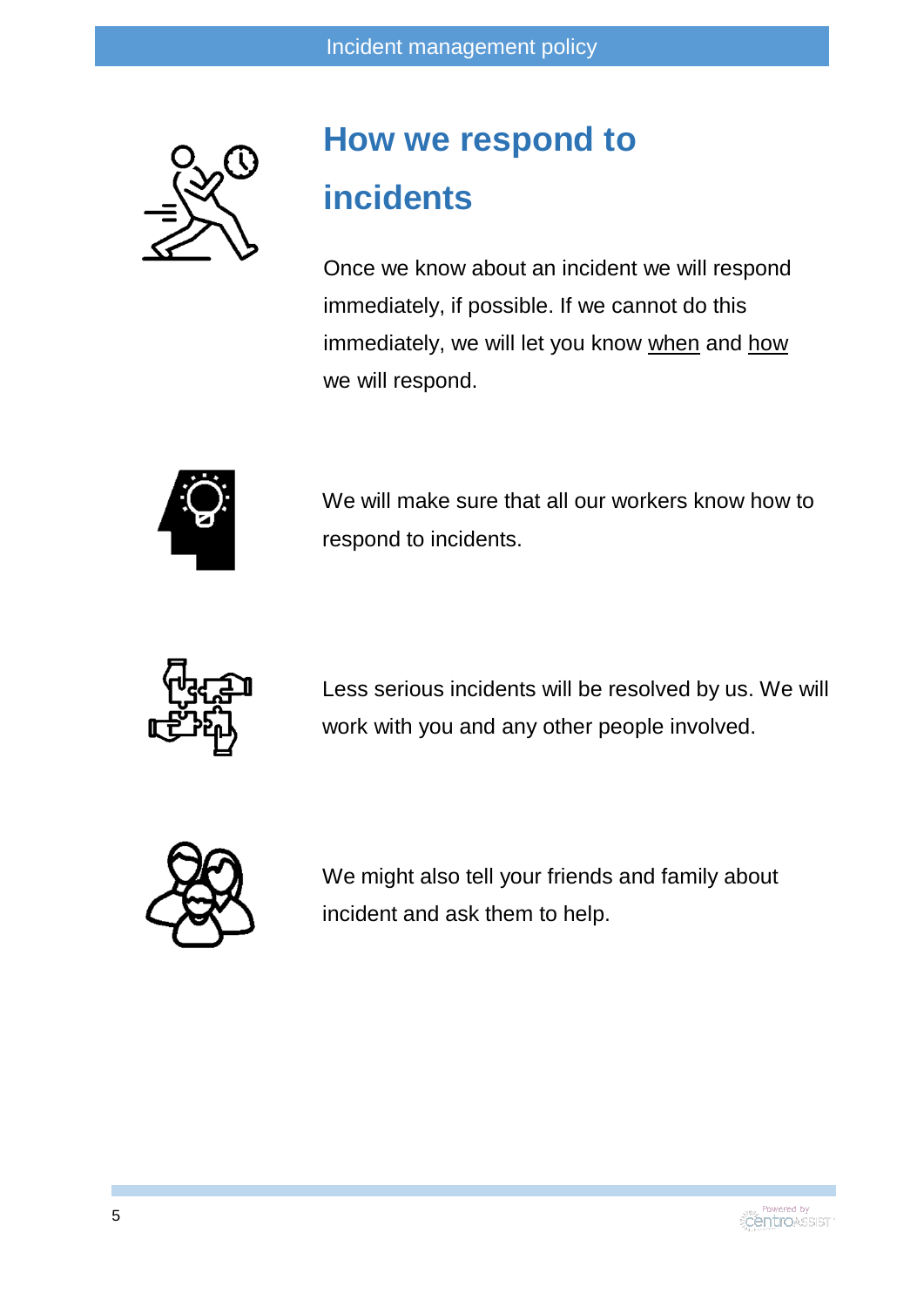

If an incident is serious we will involve other organisations to help us resolve it. This is called **escalation**.

Depending on the type of incident, we might need to escalate it by contacting:

- the **NDIS Quality and Safeguards [Commission](https://www.ndiscommission.gov.au/)**
- $\bullet$  the police
- an external investigator
- other support services (for example, a doctor or counsellor).

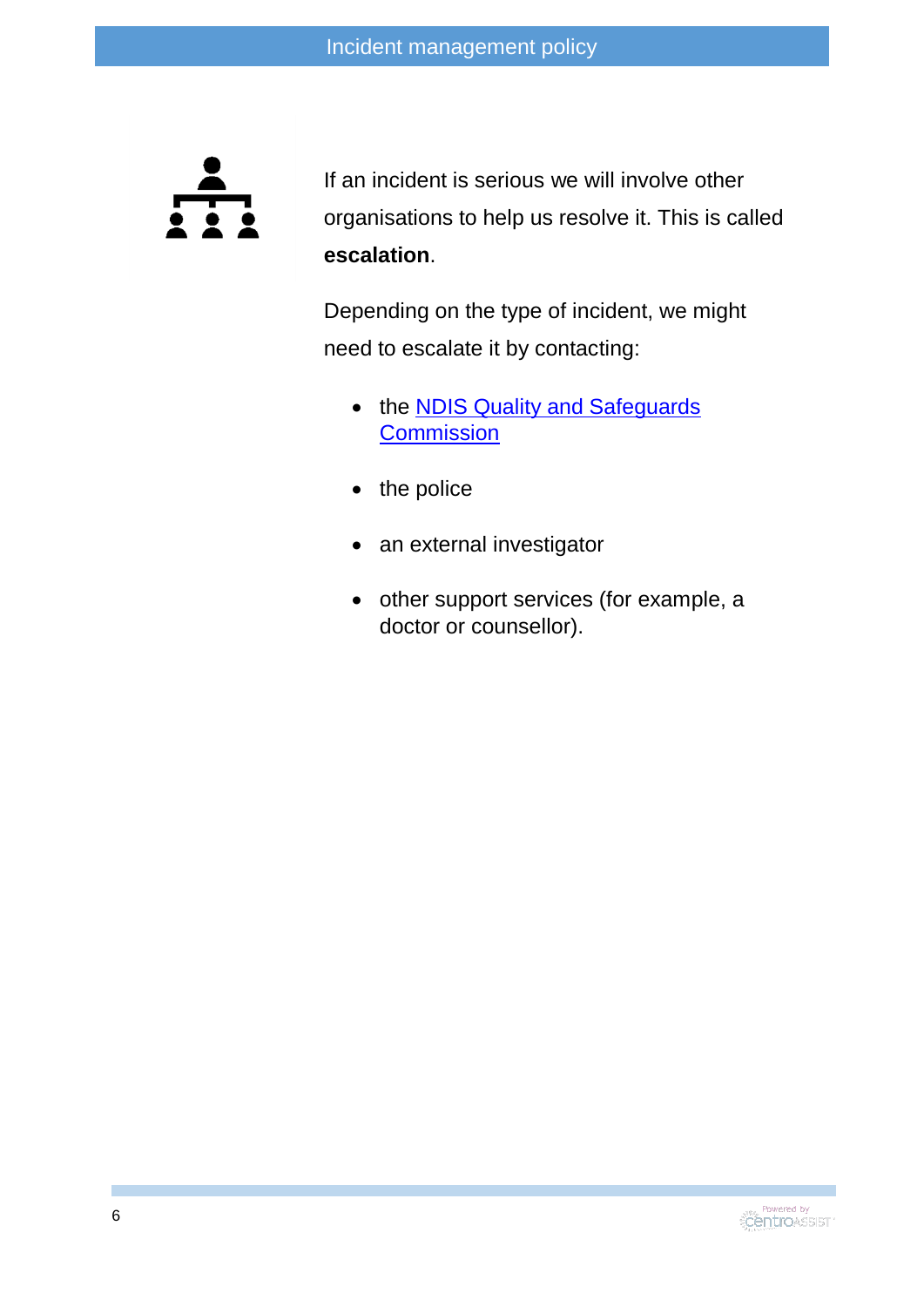## **What information will we need?**

To resolve an incident we need to write down what happened and what we did to help. This is called **keeping records**.



To keep good records we will need to ask you about the incident. We might ask questions like:

- What happened?
- At what time did it happen?
- Where did it happen?
- Who was involved?



If you are uncomfortable sharing information with us at any time, please let us know.



Records about what happened will be kept for at least 7 years after the incident.